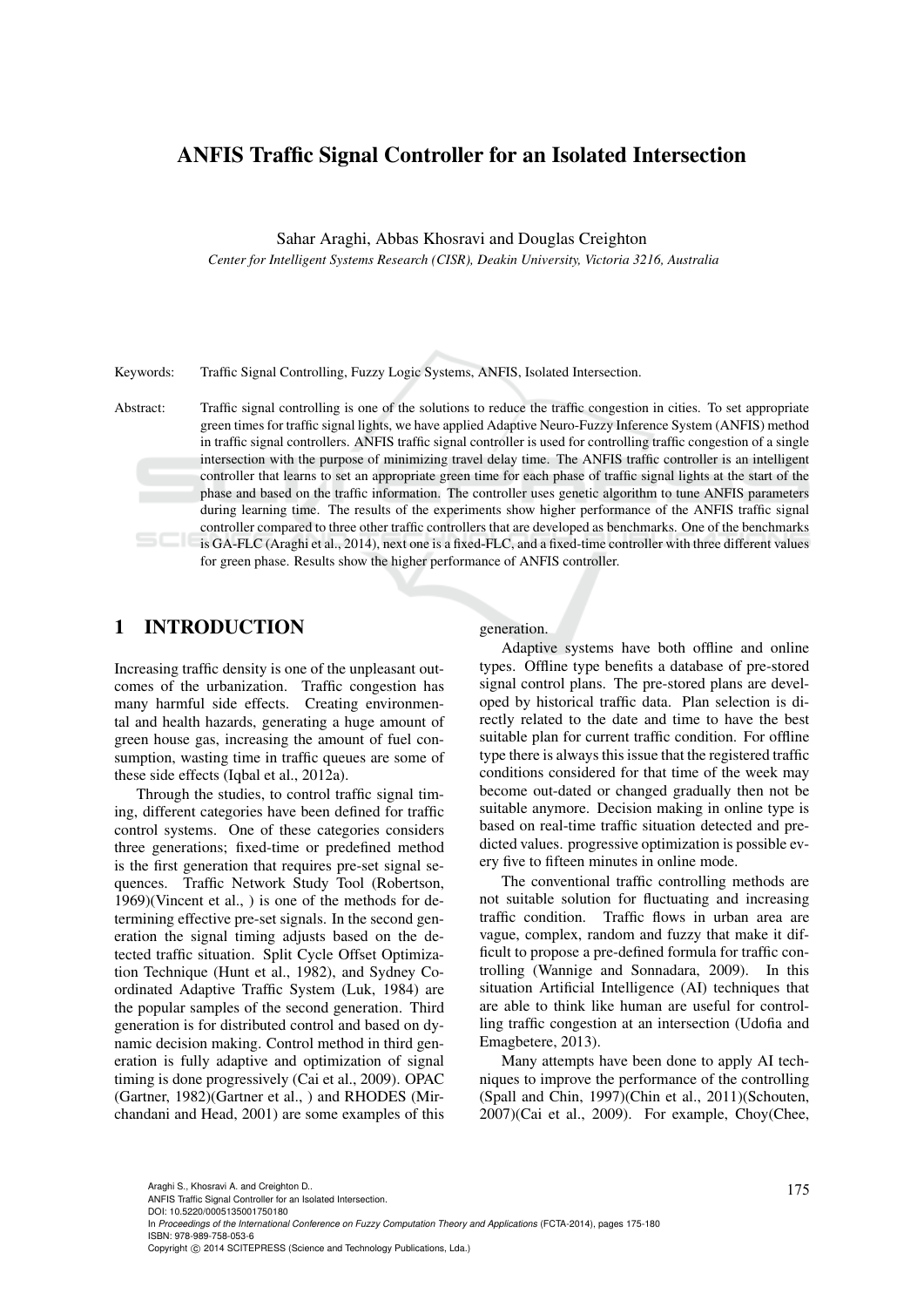2005) proposed a hybrid approach in which they applied computational intelligence concepts to implement a cooperative, multiagent system for a largescale traffic network. The problem of controlling the network was divided between various agents who made decision by fuzzy neural control systems. Applying the proposed system for controlling traffic signal timing in a part of the Central Business District of Singapore showed reducing total vehicle stoppage time by 50% and the total mean delay by 40% compared to real-time adaptive traffic control system.

Fuzzy logic system (FLS) is a powerful tool for situations where implementation of the exact mathematical model is difficult or impossible (Niittymki, 2001). Pappis and Mamdani are pioneers of implementation a fuzzy logic controller for an isolated intersection with two one-way streets (Pappis and Mamdani, 1977). Researchers (Favilla et al., 1993) have also applied FLS to control a single intersection with two-way streets. In this work the number of vehicles that had already passed the intersection and the length of the queue of the red approach formed the Fuzzy Logic controller (FLC) inputs and the amount of extension of green time was the output of the FLS.

Nair and Cai (Nair and Cai, 2007), proposed a FLC aimed to ensure smooth flow of traffic and reducing the delay time. It is usually attempted to optimize the performance of the network by maximizing traffic flows or minimizing traffic delays under typical traffic conditions, consequently, these controllers are not the optimal for exceptional traffic cases such as road accidents. This research proposes an FLC able to control traffic flows under both normal and exceptional traffic conditions by different traffic detector sensors placed at incoming and outgoing links. Many other studies also used FLC for a single intersection (Wei et al., 2001)(Wei et al., 2001)(Hu et al., 2007)(Zeng et al., 2007).

Different studies are done in controlling traffic signal lights at intersections, in some studies fixed predefined green times are used based on traffic congestion (Abdoos et al., 2011)(Abdoos et al., 2013) which reduces the flexibility of cycle times. In some other works just extension or termination of the green phase are computable (Pappis and Mamdani, 1977)(Favilla et al., 1993)(Bazzan, 2009)(El-Tantawy et al., 2013). The number of extensions can be continued up to reaching the maximum number. In this case there is no estimation of the end of the phase. Researchers who used FLS for designing traffic controller usually apply manually tunning process in generating fuzzy rules based on expert knowledge. Since there is no organized approach used by human to create these rules, the tunning process can be error-prone and time consuming.

In this paper, Adaptive Neuro-fuzzy Inference System (ANFIS) is applied to control traffic congestion by allocating appropriate time to traffic signal phases. ANFIS method utilized both neural network (NN) which is very fast process and FLS with the capability of human reasoning (Iqbal et al., 2012b). In this situation it is not necessary to predefine the rule base and ANFIS finds its optimal parameters through training. The proposed controllers make it possible to have different ranges of green times with flexible cycle time. Before start of each phase the appropriate green times for that phase is estimated and sent to the controller. We evaluate the performance of the ANFIS controller with one of our previous studies GA-FLC (Araghi et al., 2014) and a FLC uses predefined parameters in its fuzzy sets named fixed-FLC. In addition, a fixed-time controller with three different values for its green phase time is included in performance evaluation tests. **Contract Contract** 

The rest of this paper is organized as follows. In section 2, the designed ANFIS controller is introduced. Section 3, represents experimental results and discussion and finally conclusion is in section 4.

# PROPOSED ANFIS TRAFFIC SIGNAL TIMING **CONTROLLER**

ANFIS model has a combination of both NN and Fuzzy Systems (FS). One of the difficulty in applying FLC for a system is how to define the approporiate rule base to obtain the best efficiency of the FLC. In ANFIS system first order Sugeno model fuzzy system modifies the rules and adaptively learns to reach the optimal parameters for the rule base.

Here, an ANFIS controller is designed for a fourway intersection. This controller has four inputs and one output. The queue length of vehicles at each approaching link of the four-way intersection make the inputs of the controller and the output of the system is the proposed green time for the current phase of the cycle. At the end of each phase the detected length of queues of all the approaching links are sent to the AN-FIS controller and the controller sends the green time for the next phase. During the training Genetic Algorithm (GA) evaluates the performance of the controller with different parameters until reach the optimal parameters for the ANFIS controller. Average delay time of a complete run of a simulation is considered as the cost function for the GA. It means GA aimed to reduce average delay time of the whole net-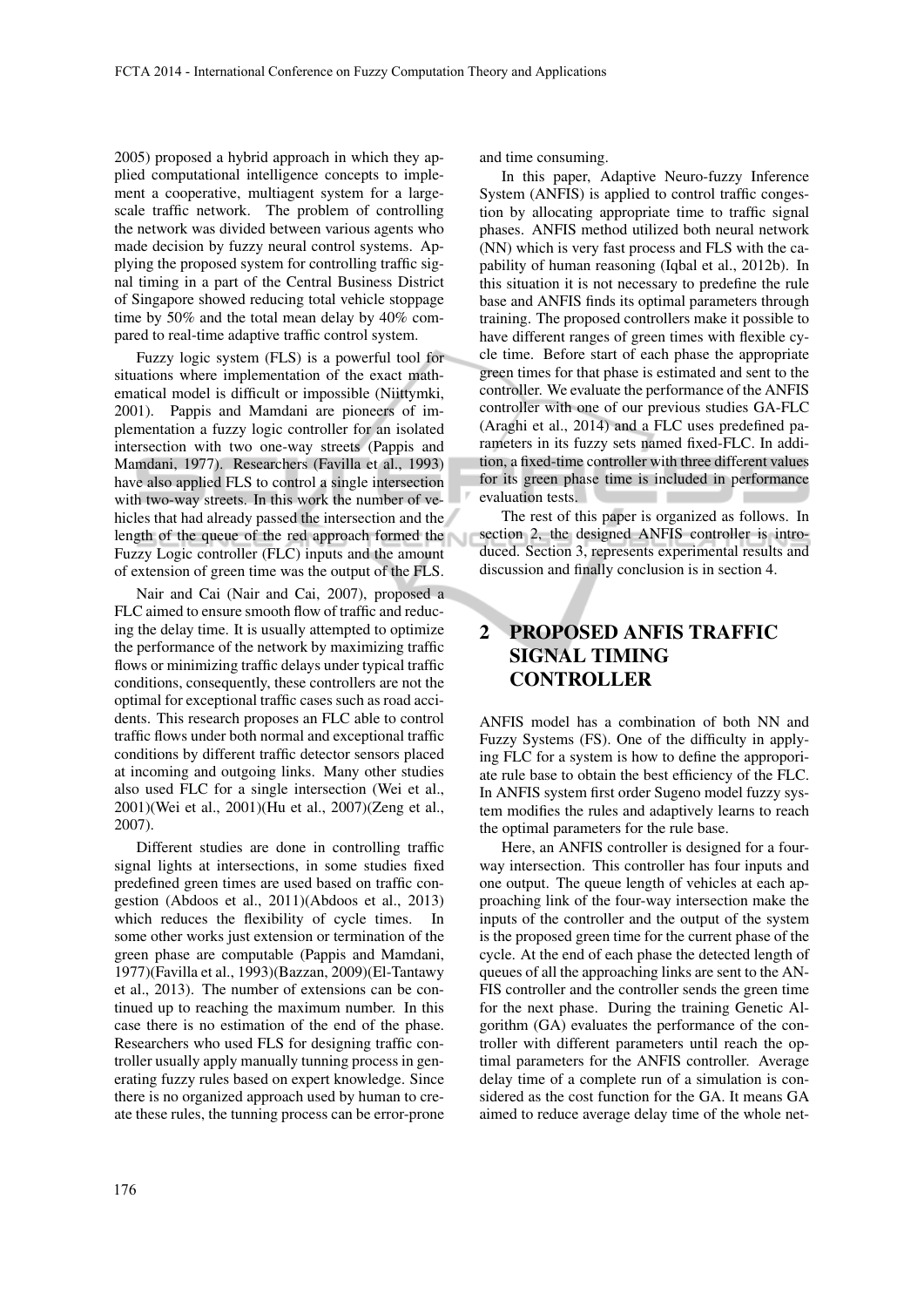

Figure 1: The figure shows the process of ANFIS training. ANFIS parameters are updated after each round of simulation through genetic algorithm optimization method.



*k* where  $i = 1, \ldots, n$  is the number of phases executed during the simulation time, *d* is the calculated delay time for each phase, and  $k$  is the number of cars released in each simulation scenario.

(1)

The implemented ANFIS controller is for intersection with four approaching links. This means the ANFIS controller has four inputs. ANFIS use Sugeno type fuzzy systems. Three membership functions are considered for inputs named small, medium, and large. The design and training process of ANFIC controller are presented in Fig. 1.

# 3 EXPERIMENTS ENVIRONMENT AND RESULTS DISCUSSION

An intersection with four approaching links and four phases is designed in Paramics V6.8.0. Fig. 2 shows the designed platform. The total time divided between defined four phases is the cycle time. This time is divided between these four traffic phases. Vehicles in each lane get permission to cross the intersection based on the related green time and direction of the phase. The cycle time is assumed to be unfixed to have more flexibility in controlling system according to traffic demand. Zones are the areas that vehicles are released from them to the intersection and we consider four zones in our simulation. Matlab R2011b is used to implement the controller.

As it is mentioned in previous section we have considered three membership functions for each in-



Figure 2: Snapshot of four defined phases at an isolated intersection in Paramics.



Figure 3: Convergence of genetic algorithm during optimizing ANFIS parameters.

put of the ANFIS controller. The range of the each membership function presented in Fig. 4, as the figure shows small is a trapezoidal function with the ranges:  $[-1,-1,10,20]$ , medium is triangular one with the range: [10,20,30], and large is also trapezoidal function with the range: [20,30,500,500].

We consider a scenario with 1,200 cars in one hour simulation time. Fig. 3 shows the convergence trend of genetic algorithm to find the optimal parameters for ANFIS controller. It shows that the optimization algorithm finds the optimal membership parameters in about 20 generations.

An GA-FLC (Araghi et al., 2014) is also implemented as a benchmark. Similar membership functions are designed for GA-FLC Fig. 4. GA-FLC has fixed parameters for its four inputs but parameters of the output membership functions are adjusted using the training method. In the case of fixed-FLC parameters of all inputs and output are fixed and pre-defined. The parameters of inputs membership functions are similar to ANFIS and GA-FLC Fig.4, and the parameters of the output for fixed-FLC after training pre-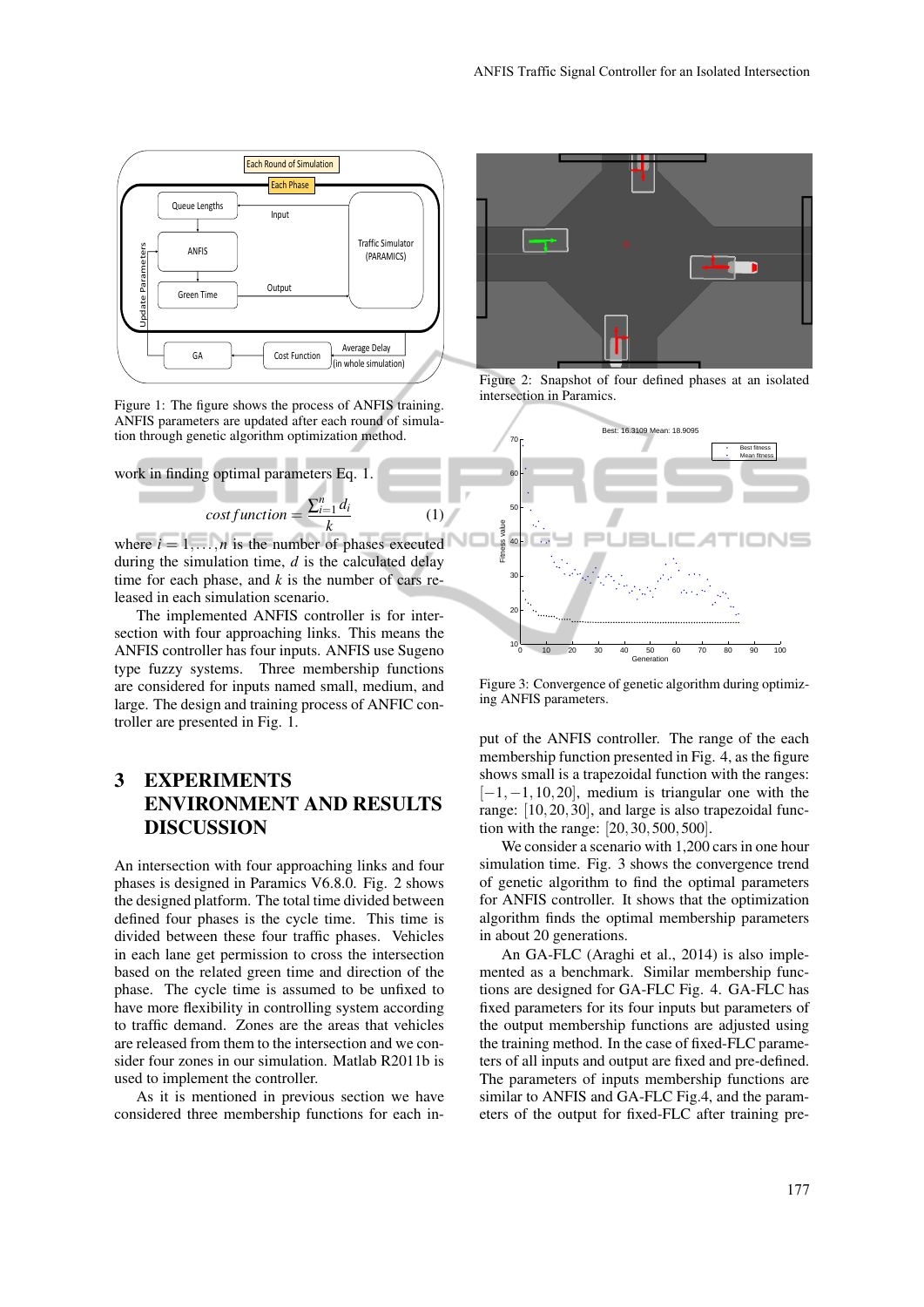

Figure 4: Membership functions of inputs for ANFIS, GA-FLC, and fixed-FLC .



Figure 5: Membership functions of output for fixed-FLC.

sented in Fig. 5.

In all controllers, the appropriate green time for each phase is generated based on the queue length in four links. ANFIS controller uses the rule base obtained during training and GA-FLC and fixed-FLC apply the same rule base that presented in our previous work (Araghi et al., 2014). Rule base is presented in table 1. It is defined in a way to consider neighbors situations in green time proposing. Queue length of vehicles at current link (CL), next link (NL), second next link (2NL), and third next link (3NL) are the factors considered in the rule base definition. For example, the first rule is defined as this:

#### *If CL is small, NL is small or medium or large, 2NL is small or medium or large, and 3NL is small or medium or large, then Green Time is small.*

Based on the research is done in (Araghi et al., 2014), parameters of GA-FLC are optimally tunned using genetic algorithm with the purpose of minimizing delay times. The genetic algorithm used has 30 populations for optimizing seven parameters of eleven output membership functions. Fig. 6 shows the parameters of output membership functions after train-

Figure 6: Membership functions of the GA-FLC output after optimizing the parameters (Araghi et al., 2014).

0 10 20 30 40 50 60 70 80 GreenTime

ing with GA.

Fixed-time or pre-timed controller is usually used as a benchmark for evaluating the performance of designed controllers. In the fixed-time controller, a constant amount of time is set for each phase. Considering constant time for each phase reduce the flexibility of the fixed-time controller to adapt traffic demands. The deigned fixed-time controllers use equal time for all green phases. We have designed a fixedtime controller with three different values as green phase time: 20, 40, and 60 seconds values. This is done to have a more comprehensive comparison by considering three different values fixed-time controller.

The performance of each controller is evaluated by considering the total delay time of the intersection. Fig. 7 shows the accumulative delay time of the intersection in a one-hour simulation after utilizing each controller.

The diagram illustrates that the ANFIS controller

Table 1: FLC Rule Base. In this table S stands for small, M for medium, L for large, and  $\sim$  is for negation (eg.,  $\sim$ S means not-small, which could be either medium or large) (Araghi et al., 2014).

|      | CL. | NL       | 2NL      | 3NL      | Green Time |
|------|-----|----------|----------|----------|------------|
| (1)  | S   | S/M/L    | S/M/L    | S/M/L    | S          |
| (2)  | М   | S        | $\sim$ M | $\sim$ M | S          |
| (3)  | М   | М        | M        | M        | М          |
| (4)  | М   | L        | S/M/L    | S/M/L    | М          |
| (5)  | L   | $\sim$ L | $\sim$ L | $\sim$ L | M          |
| (6)  | L   | L        | $\sim$ L | $\sim$ L | L          |
| (7)  | L   | $\sim$ L | L        | $\sim$ L | M          |
| (8)  | L   | $\sim$ L | $\sim$ L | L        | M          |
| (9)  | L   | $\sim$ L | L        | L        | M          |
| (10) | L   | L        | $\sim$ L | L        | L          |
| (11) | L   | L        | L        | $\sim$ L | L          |
| (12) |     | L        | L        | L        | L          |
|      |     |          |          |          |            |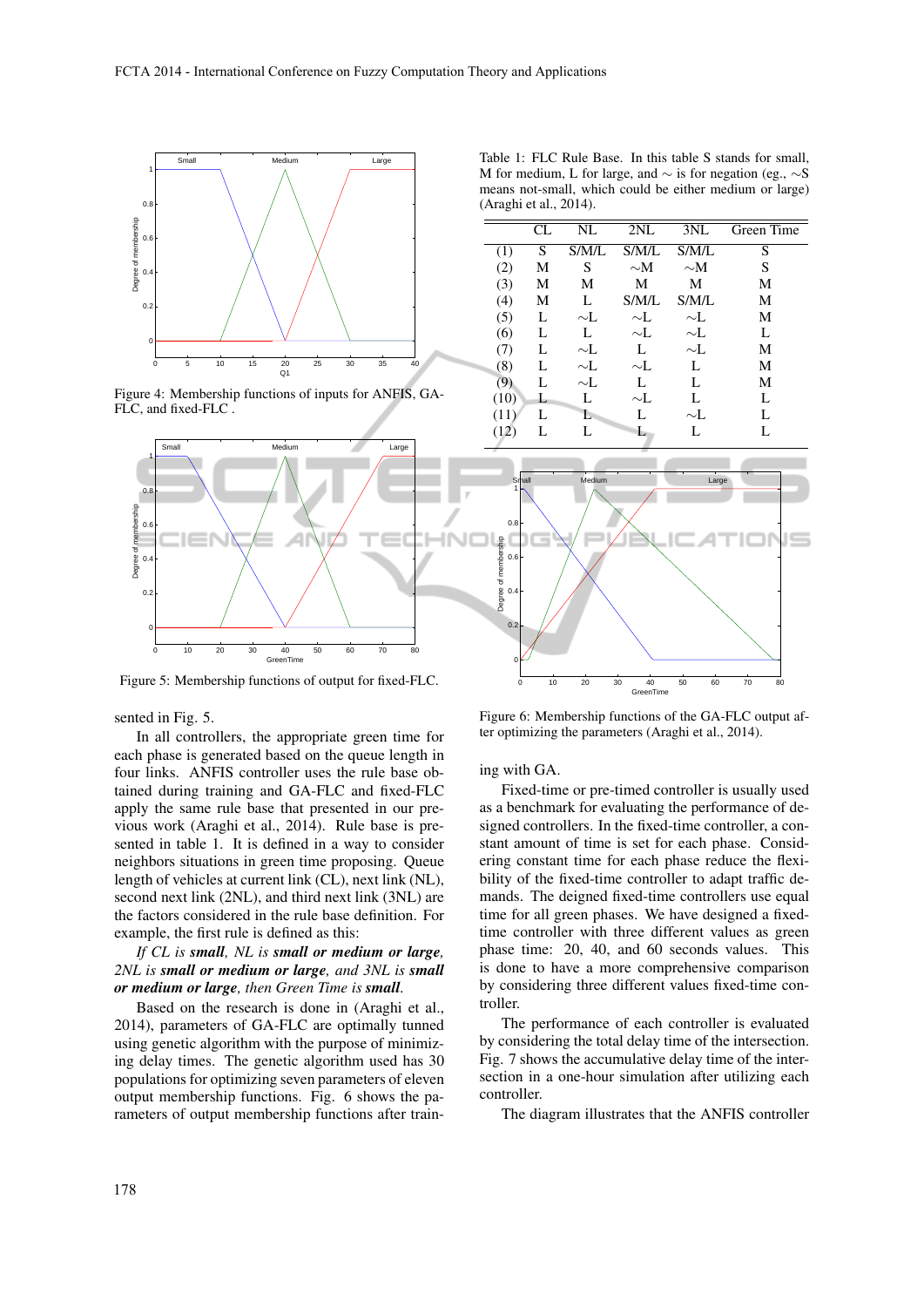

**FIXED TIME 20** 

FIXED TIME 40

Figure 8: Total delay time per vehicle for the intersection.

FIXED-FIC

 $GA-FIC$ 

FIXED TIME 60

Figure 7: Accumulative total delay time of the intersection in one hour.

has a better performance than GA-FLC, fixed-FLC, and fixed-time controller. Second best controller is GA-FLC and then we have the fixed-FLC controller. Fixed-time controller has a different result for each green phase value. These differences prove that the efficiency of the fixed-time controller is variable and highly depends on the traffic conditions.

Fig. 8 shows the total delay that impose to the intersection per vehicle in each hour. The bar chart also shows that the best performance is achieved by AN-FIS controller. It shows the amount of delay per vehicle per hour for the intersection and these delay times are presented in seconds. Fuzzy logic controllers have totally better performance than fixed-time controller. GA-FLC which is a version of fuzzy controller with optimized output membership function parameters obtains better result that fixed-FLC, and ANFIS controller that has optimized rule base obtains the best results between other controllers.

## 4 CONCLUSIONS

In this paper, we implement and examine the performance of ANFIS for controlling traffic signals for an isolated intersection. ANFIS gives the opportunity of using fuzzy logic system in traffic signal controlling while there is no need to pre-defined rule base. Parameters of the ANFIS controller are optimally tuned using genetic algorithm and ANFIS controller obtains its optimal rule base. The purpose of tuning and optimization is to minimize the total delay in the network. GA-FLC (Araghi et al., 2014),

a fuzzy controller with fixed and predefined parameters, and a fixed-time controller with three different values are also designed and implemented to evaluate the performance of the ANFIS controller. Trapezoidal and triangular membership functions are considered for queue lengths in fuzzy controllers. Results of the experiments for the simulation scenarios show the better performance of the ANFIS controller compared to two others fuzzy controllers and fixed-time method. For our future work designing and implementing fuzzy logic controllers for a multiintersection network has been planned. Considering the situation of the neighbor intersections is a noticeable factor in designing controllers for a multiintersection network.

#### REFERENCES

- Abdoos, M., Mozayani, N., and Bazzan, A. (2011). Traffic light control in non-stationary environments based on multi agent q-learning. In *14th International IEEE Conference on Intelligent Transportation Systems (ITSC)*, pages 1580–1585, Washington, DC, USA.
- Abdoos, M., Mozayani, N., and Bazzan, A. L. (2013). Holonic multi-agent system for traffic signals control. *Engineering Applications of Artificial Intelligence*, 26(56):1575–1587.
- Araghi, S., Khosravi, A., and Creighton, D. (2014). Optimal fuzzy traffic signal controller for an isolated intersection. In *IEEE International Conference on Systems, Man, and Cybernetics*, page Under Publish.
- Bazzan, A. L. C. (2009). Opportunities for multiagent systems and multiagent reinforcement learning in traffic control. *Autonomous Agents and Multi-Agent Systems*, 18(3):342–375.
- Cai, C., Wong, C. K., and Heydecker, B. G. (2009).

Delay Time